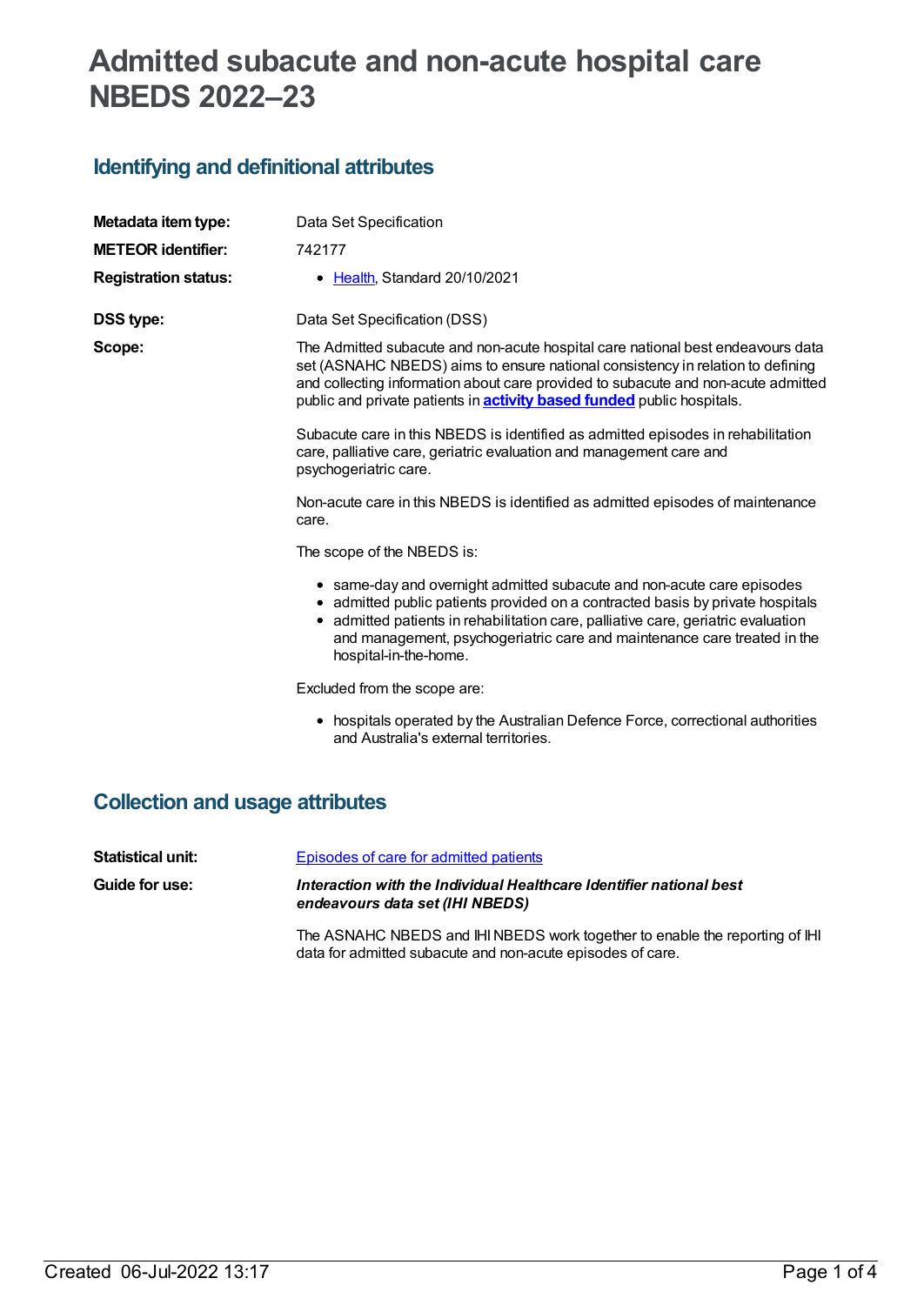**Collection methods:** Data are collected at each hospital from patient administrative and clinical record systems. Hospitals forward data to the relevant state or territory health authority on a regular basis (e.g. monthly). *National reporting arrangements* State and territory health authorities provide the data to the Australian Institute of Health and Welfare for national collation, on an annual basis. State and territory health authorities provide the data to the Independent Hospital Pricing Authority for national collation, on a quarterly basis. For palliative care type episodes, data elements for each change in phase of care will be required to be reported. *Periods for which data are collected and nationally collated:* Quarterly or annually (financial year) ending 30 June each year. **Implementation start date: Implementation end date:** 30/06/2023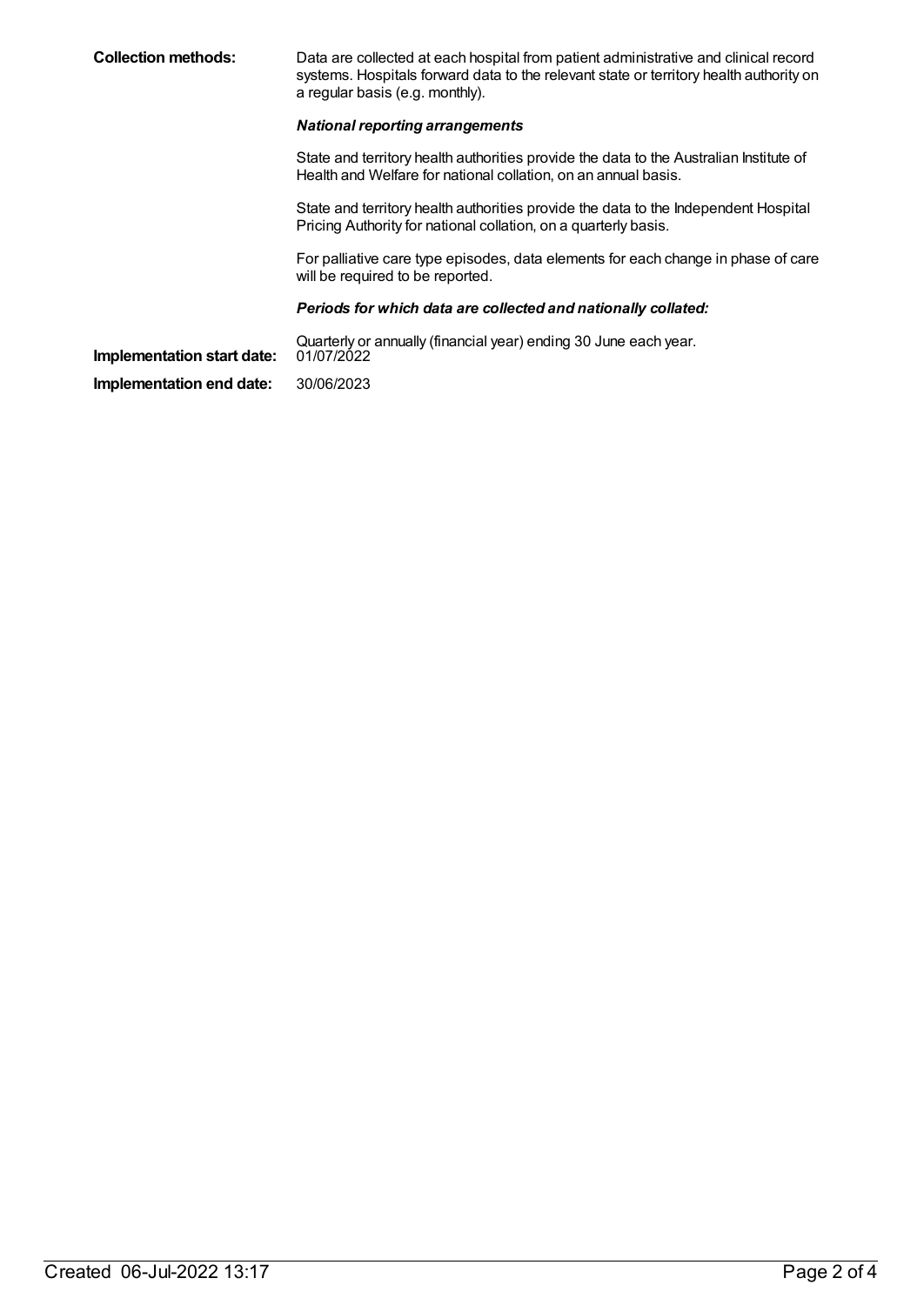| Comments: |  |
|-----------|--|
|-----------|--|

Scope links with other National Minimum Data Sets (NMDSs):

The ASNAHC NBEDS includes the collection and reporting of additional metadata which forms part of the broader Admitted patient care NMDS.

Terms that are relevant to this data set specification are included here:

**Activity based [funding](https://meteor.aihw.gov.au/content/678967)**

**[Admission](https://meteor.aihw.gov.au/content/327206)**

**Clinical [intervention](https://meteor.aihw.gov.au/content/327220)**

**[Clinical](https://meteor.aihw.gov.au/content/327214) review**

**[Diagnosis](https://meteor.aihw.gov.au/content/327224)**

**[Elective](https://meteor.aihw.gov.au/content/568780) surgery**

**[Episode](https://meteor.aihw.gov.au/content/327230) of acute care**

**Functional [Independence](https://meteor.aihw.gov.au/content/495857) Measure**

**[Gender](https://meteor.aihw.gov.au/content/750032)**

**[Geographic](https://meteor.aihw.gov.au/content/722655) indicator**

**Health of the Nation [Outcome](https://meteor.aihw.gov.au/content/681544) Scale 65+**

**[Hospital](https://meteor.aihw.gov.au/content/327242) boarder**

**[Hospital-in-the-home](https://meteor.aihw.gov.au/content/327308) care**

**[Intensive](https://meteor.aihw.gov.au/content/327234) care unit**

**[Live](https://meteor.aihw.gov.au/content/733187) birth**

**[Neonate](https://meteor.aihw.gov.au/content/327284)**

**Newborn [qualification](https://meteor.aihw.gov.au/content/327254) status**

**Number of days of [hospital-in-the-home](https://meteor.aihw.gov.au/content/269242) care**

**Organ [procurement-posthumous](https://meteor.aihw.gov.au/content/711000)**

**[Palliative](https://meteor.aihw.gov.au/content/681549) care phase**

**[Palliative](https://meteor.aihw.gov.au/content/684248) care phase end date**

**[Resident](https://meteor.aihw.gov.au/content/722666)**

**[Residential](https://meteor.aihw.gov.au/content/373049) mental health care service**

**Resource Utilisation [Groups—Activities](https://meteor.aihw.gov.au/content/495909) of Daily Living**

**[Same-day](https://meteor.aihw.gov.au/content/327270) patient**

**[Separation](https://meteor.aihw.gov.au/content/327268)**

**[Sex](https://meteor.aihw.gov.au/content/750030)**

### **Source and reference attributes**

**Reference documents:** Green J, Gordon R, Kobel C, Blanchard M & Eagar K. 2015. AN-SNAP V4 User Manual. Independent Hospital Pricing Authority, Sydney. Viewed 24 May 2019, [https://www.ihpa.gov.au/sites/g/files/net636/f/Documents/an](https://www.ihpa.gov.au/sites/g/files/net636/f/Documents/an-snap_classification_version_4_user_manual.pdf)snap\_classification\_version\_4\_user\_manual.pdf